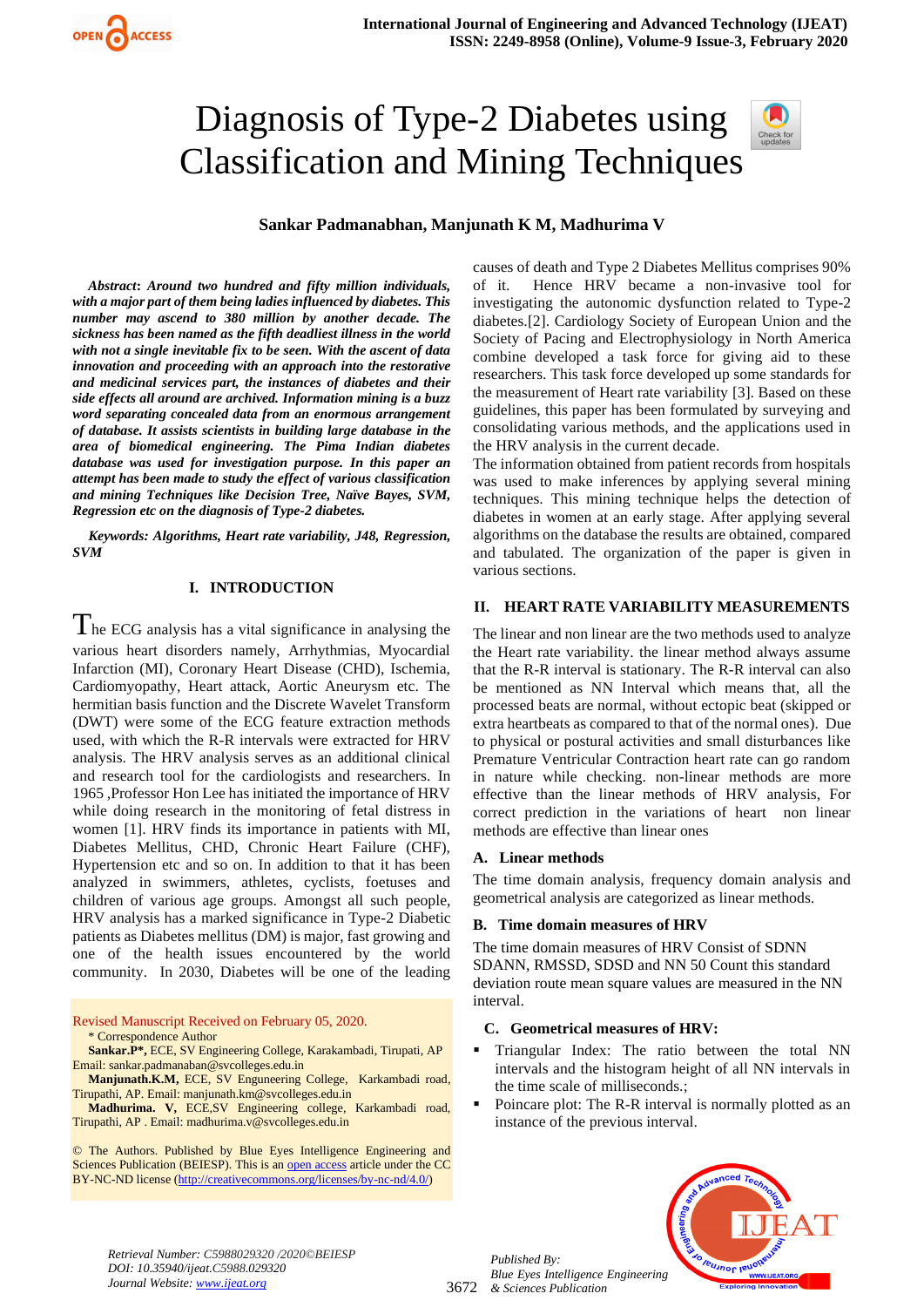Differential Index: NN height intervals (at 100 and 1000 sample levels) are computed to which the histogram is applied and the differences are studied.

# **D. Frequency measures :**

The frequency domain parameters for 5 minutes duration will give the low frequency normal values ,high frequency normal values and the total power obtained.

# **E. Non-linear HRV Methods**

- Approximate Entropy (ApEn) *:* ApEn expresses or measures the quantity of the irregular heart rate time series considering parameters like the length of the data (N), threshold(r) and the embedding dimension (m). The advantage of this analysis method is that, it requires only small data samples  $(n<50)$  to analyse the HRV signal. The comparison of ApEn values between two datasets must be higher for all conditions tested, which is not satisfactory, and consistent [4] [5].
- Correlation Dimension (CD) *Analysis*: The CD technique calculates the space dimensionality occupied by a set of random points, which in turn, varies with pathological condition of the patient. It is very useful in indicating the various disorders such as congestive heart failure, and ventricular tachycardia. The main limitation of this method is its inability to distinguish chaos from noise [6][7].
- Higuchi's Fractal Dimension (HFD): Fractals are infinite and complex patterns, which are self-similar in various time scales. The HFD algorithm is one of the methods used in measuring fractals of the discrete time series sequences. This algorithm is simpler and faster. It also requires less number of points calculate FD estimate and is highly robust even in the presence of noise. During epileptic seizures the Higuchi's algorithm produces varying results of a particular type (increased or decreased value) [8].
- Detrended Fluctuation Analysis *(DFA)*: The DFA method assesses and measures the correlation properties of fractals in a non-stationary time series. Advantage of the method is that, it detects the internal self-similarity features in an apparently in non-stationary time. The DFA method requires many data points and N-N inter-beat intervals [9].
- Symbolic Dynamics (SD):- SD characterizes the coarse-grained dynamics of HRV. They are efficient in describing the short-term features of beat-to-beat variability. Symbol strings are lost due to ectopic beats and noise in the HRV signal [10].
- MultiScale Entropy (MSE):- The heart signals contain information on spatiotemporal time scales. Based on that, the method of entropy calculation involved at different time scales is termed as MSE. The method is applied to both physical and physiologic input datasets. Ectopic beats affect the entropy values. As the data points decrease, the MSE consistency is lost [11].
- Poincare Plot:- It is a pictorial method, which depicts the underlying structure of time series of R-R interval into a phase space. The time series of R-R interval gives a point in the pictorial representation which indicates a pair of continuous elements. This is plotted in the graph. The Poincare plot differentiates the heart rate complexity patterns, which is not possible by the use of time domain measures like the SDNN [12]. A Complex Correlation

measure predicts and distinguishes between various shapes of Poincare plot when compared to SD1 and SD2 [13].

## **III. RELATED WORKS**

The prediction models designing for diabetes diagnosis has been the area of research for the last decade. Artificial neural networks and clustering algorithms are used extensively for modeling as given by many references. In another work the authors have employed three techniques namely: J48 algorithm, Naive Bayes and K-means clustering algorithms are applied on the diabetic patients. It proves that K-means outperforms all algorithms [14]. When the hidden knowledge from a database is used for diagnosis and prescribing the medicines, health of many diabetic patients was able to be improved considerably [15]. In these researchers used the Pima Indian database for the diabetes diagnosis. This research has been carried out in finding cost effective methods for the diagnosis of Diabetic patients. Still a model is needed for establishing a relationship between diabetic parameters [16].

# **IV. METHODOLOGIES**

The present works addresses the diabetic conditions prevailing in women and suggest a model for classification which provides an easier solution to the diagnosis problem. Several methods are used for analysis of results obtained

# **V. KNOWLEDGE DISCOVERY (KD)**

Mining is mainly used for knowledge discovery. This knowledge discovery process involves the finding of the raw data, pre-processing it into a suitable form, transforming and obtaining the relevant data by extracting out of it. Fig 1 shows the KD process which consists of the previous mentioned processes.



**Fig. 1. KD Process**

Mining of data is used extensively after the popularity of internet among the common masses. But the requirement for various tools and systems made mining a greater challenge to the society. Now mining is used in telecom, finance, biological, retail business, scientific and medical applications.

# **VI. MACINE LEARNING ALGORITHMS**

There are several machine learning algorithms that can be used for classification and prediction. Some of them are logistic regression decision trees, SVM, Naïve Bayes, and so on..Such types of algorithms are explained in this section.





*Retrieval Number: C5988029320 /2020©BEIESP DOI: 10.35940/ijeat.C5988.029320 Journal Website[: www.ijeat.org](http://www.ijeat.org/)*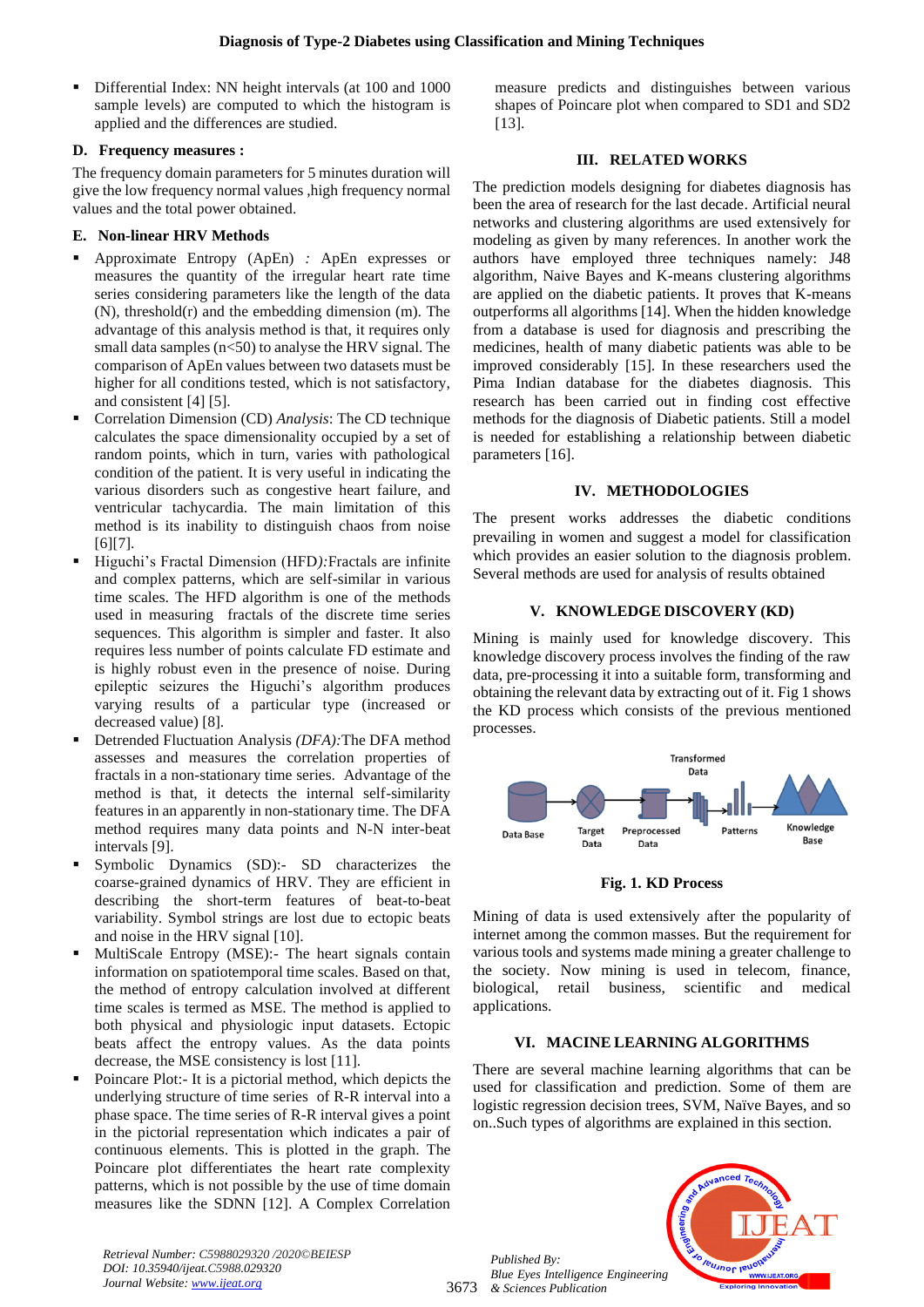

## **A. Decision Trees**

A tree structure needed for method of prediction and classification inter nodes and nodes in order to separate instances with the different features, the text case which are the internal nodes and root are used. The result of attribute test cases is given by the internal nodes. Class variables are denoted by the leaf nodes A decision tree structure shown in figure.2



**Fig. 2.Decision Tree Structure** 

This provides powerful tool for diabetic diagnosis the following all some decision tree classification algorithms frequently used by reseachers. They are ID3,C45,C5,J48,CART and CHAID to estabilish a model J48[16] has been chosen decision tree algorithm.the height gain is calculated for the attributes of each node. if any ambiguity is found in any attributes the branch is terminated and assign a taget value

## **B. Logistic Regression**

Applications in which data is linear in nature and adequate for the order approximation, linear regression finds it self useful in many applications linear regression is not appropriate an alternate regression technique is logistic regression.

**·** Linear Model:

Assume that for every data set X,Y there are binary outcomes. in a single experiment  $x_i$  let  $y_i$ Be an outcome with either 1 or 0.if the outcome is one it is set belong to positive class otherwise negative class logistic function is given in equation1.

 $\alpha(x,y) = \exp(\gamma T x) / 1 + \exp(\gamma T x)$  (1)

where,. T is expected value and  $\gamma$  is vector of parameters

Thus the regression model is given by equation2

 $y = \alpha(x, \gamma) + \epsilon$ where,  $\epsilon$  is error with one of the two values if y=1 then it gives  $\epsilon = 1 - \alpha(x)$  else  $\epsilon = \alpha(x)$ .

## **C. SVM (Support vector machine)/ SMO**

SVM solves the Quadratic Programming (QP) optimization problem which emerges during the training of data. It does so by breaking down the QP problem into smaller optimization sub-problems. SMO is faster than the other SVM algorithms and has better scaling than any other SVM algorithms, since it uses the smallest possible QP problem. It consists of two parts, namely an analytical solution to a QP problem of the two Lagrange multipliers, and a set of heuristics designed to efficiently choose which multipliers to optimize. SVM is a supervised learning approach SVM super imposes the data for training in to a higher space and splits the instance in to various categories by dividing them in to linear and non

*Retrieval Number: C5988029320 /2020©BEIESP DOI: 10.35940/ijeat.C5988.029320 Journal Website[: www.ijeat.org](http://www.ijeat.org/)*

linear. SVM tries to keep separation boundary between two different categories (classes) as wide as possible. The perpendicular bisector of the shortest line connecting the two classes is called hyper plane. The hyper plane is far from both classes. The training instances closest to the hyper plane are called support vectors. The support vectors are very important, because they determine the hyper plane, while the other instances might be forgotten. After drawing the hyper plane, the test instances are mapped into the same training space. A class value is determined for each test instance by SVM model. Fig.3 shows SVM for linearly separable data.



**Fig. 3. SVM for linearly separable data**

## **D. Naïve Bayes**

Naïve Bayes is probabilistic sequential algorithms it has several steps of execution estimation prediction and classification There are several data mining algorithms which give solution for the relationship between symptoms medicines and diseases. But this algorithms has got limitations such as high computation time,number of iterations etc. Naïve Bayes over comes this limitations and can applied and large data sets it works on the formula as per equation 3,

$$
PP = L^*CPP/PPP
$$
 (3)

where, PP=Posterior Probability

L= Likelihood

CPP=Class Prior Probability

PPP = Predictor Prior Probability

## **VII. RESULT AND DISCUSSION**

This paper summarizes the characteristics of diabetes, types of measurements of Heart rate variability (HRV) and its effect on various machine learning algorithms when applied to a diabetes data set. Data set are sorted and extensively used in the machine learning algorithms. Additional exploration has been carried out on determining the diabetes seen on women population using machine learning algorithms like Naïve Bayes decision tree the main intension is to predict whether the patient is effected by diabetes are not for this PIMA Indian diabetes database has been extensively used for simulation Transformation and pre processing of the data base is carried out using WEKA Software [17].

3674 *& Sciences Publication Published By: Blue Eyes Intelligence Engineering* 

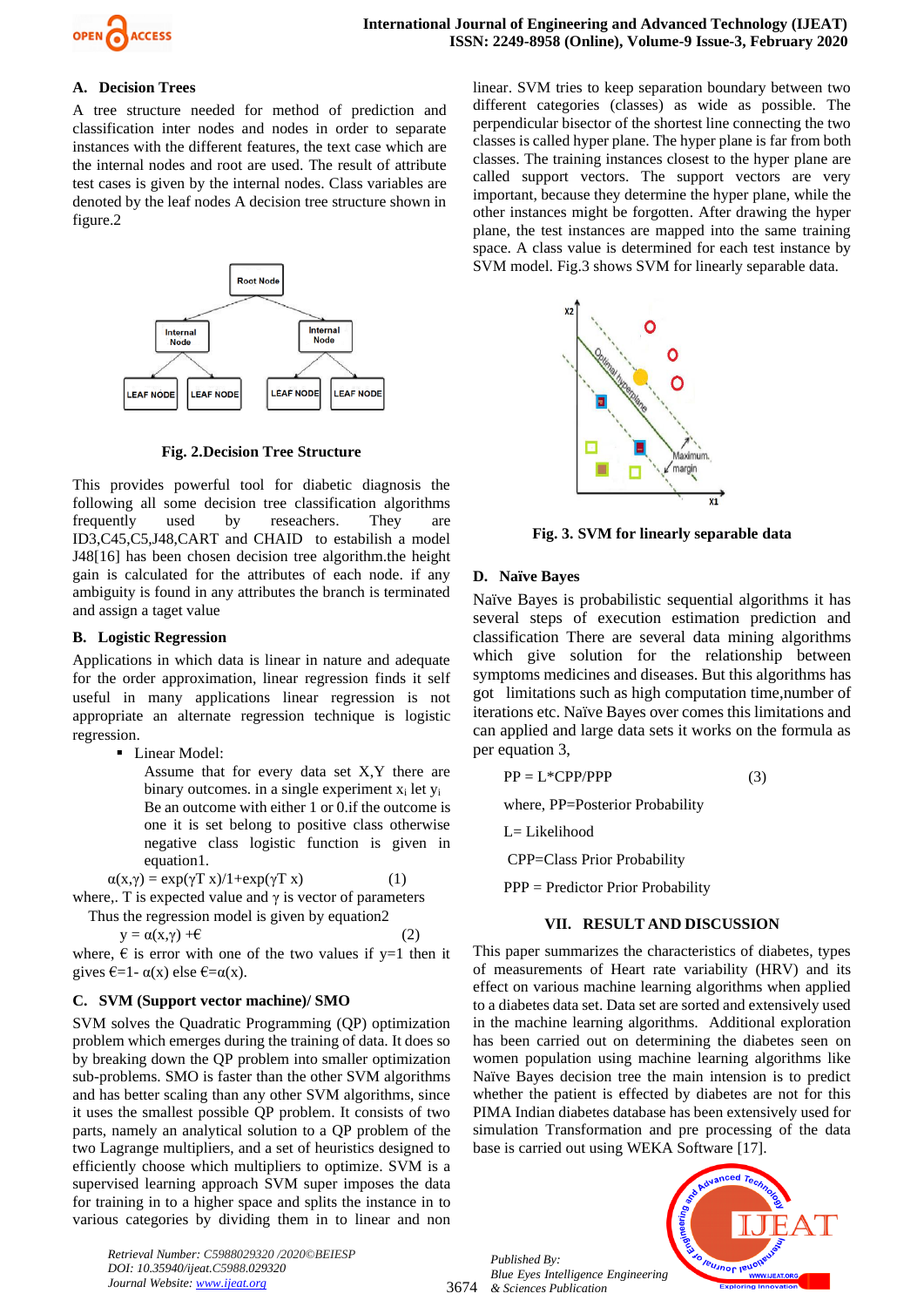Replacement of mining values and normalization of it are the two steps involved in the process As the variables are in the range of 0 to 1,the later makes it easy to use the data base. The statistics of dataset are presented in Table I. The parameters are normalized and it ranges from 0 to 1 .

|  |  | Table- I: Data set attributes |  |
|--|--|-------------------------------|--|
|  |  |                               |  |

| <b>Parameter</b> | Min | Max | Mean  | Std<br>deviation |
|------------------|-----|-----|-------|------------------|
| Plas             |     |     | 0.608 | 0.161            |
| Mass             |     |     | 0.477 | 0.117            |
| Pedi             |     |     | 0.168 | 0.141            |
| Age              |     |     | 0.204 | 0.196            |



**Fig. 4.The distribution of various attributes**

The database consists of both diabetic and non–diabetic patients. After applying this to the weka software it indicates that the number of people who are not having diabetes is found to be around 498 and those who are tested positive comes around to 270.This distribution is shown in Fig.4.

Finally the prominent algorithms are applied on the Pima Indian database using python and the results are tabulated as given in the Fig.5



**Fig. 5.The Comparison of various algorithms Table- II: Comparative Scores**

| Table- II: Comparative Scores |                |                       |                 |  |
|-------------------------------|----------------|-----------------------|-----------------|--|
| S,No                          |                |                       | Parametric      |  |
|                               |                | <b>Algorithms</b>     | <b>Accuracy</b> |  |
|                               |                | Logistic Regression   | 0.686705        |  |
|                               |                |                       | (0.273225)      |  |
|                               | $\mathfrak{D}$ | <b>Support Vector</b> | 0.701341        |  |
|                               |                | machines              | (0.283481)      |  |
|                               | 3              | K Nearest Neighbor    | 0.650058        |  |
|                               |                | classifier            | (0.259353)      |  |

|  | 'able- 1: Data set attribute |  |  |
|--|------------------------------|--|--|
|  |                              |  |  |

| 4 | Naïve Bayes                            | 0.580390<br>(0.232160)  |
|---|----------------------------------------|-------------------------|
|   | <b>Linear Discriminant</b><br>analysis | 0.678269<br>(0.268841)  |
| 6 | Classification and<br>regression Trees | 0.501769<br>(0.221501). |

The comparative scores of the algorithms was found to be with (a)Logistic Regression,(b)Support Vector machines (c)K Nearest Neighbor classifier (d) Naïve Bayes (e) Linear Discriminant analysis (f) Classification and regression Trees .It is given in Table II. Finally, it has been observed that SVM gives a score of 70 % and good for parametric optimization.

## **ACKNOWLEDGMENT**

The authors would like to thank the unknown reviewers who reviewed the work.

## **REFERENCES**

- 1. Hon EH, Lee ST. Electronic evaluations of the fetal heart rate patterns preceding fetal death, further observations. Am. J. Obstet Gynec. 1965; 87: 814-826.
- 2. Wild S, Roglic G, Green A, Sicree R, King H. Global prevalence of diabetes: estimates for the year 2000 and projections for 2030. Diabetes Care. 2004; 27 (5):1047–1053.
- Marek M. Guidelines: Heart rate variability- standards of measurement, physiological interpretation, and clinical use. [Eur Heart J.](http://www.hbuk.co.uk/wbs/ehj/) 1996; 17: 354–381.
- 4. Francesco B, Grazia B, Emanuele G, Valentina F, Sara C, Chiara F, Riccardo M, Francesco F. Linear and nonlinear Heart Rate Variability Indexes in Clinical Practice. Comput Math Methods. 2012; Article ID 219080,
- 5. Renu Madhavi CH and Ananth AG. Analysis and Characterisation of Heart Rate Variability (HRV) Data of Different Sets of Subjects Using Nonlinear Measure (Approximate Entropy). Int. J Comp. Theory Engg. 2010; 2 (4): 619-623.
- 6. Asha VT, Rohini RM. HRV Analysis of Arrhythmias Using Linear Nonlinear Parameters. Int. J Comp Appl. 2010; 1(12): 71-77.
- 7. Ramesh K Sunkaria. Recent Trends in Nonlinear Methods of HRV Analysis: A Review. World Academy Sci. Engg. Technol. 2011; 51: 444-449.
- 8. Carlos G, Angela M, Roberto H,Daniel A and Alberto F. Use of the Higuchi's fractal dimension for the analysis of MEG recordings from Alzheimer's disease patients. Med Eng Phys. 2009; 31(3):306–313.
- 9. Polychronaki GE,Ktonas PY,Gatzonis S, Siatouni S,Asvestas PA, Tsekou H, Sakas D and Nikita KS. Comparison of fractal dimension estimation algorithms for epileptic seizure onset detection. J Neural Eng. 2010; 7(4):046007.
- 10. Andreas voss, Steffen S, Rico S, Mathias B and Pere C. Methods derived from nonlinear dynamics for analysing heart rate variability. Phil. Trans. R. Soc. A. 2009; 367 (1887): 277–296.
- 11. Harish K, Kamaldeep K and Gurpreet K. Heart variability analysis by using non-linear techniques and their comparison. Int J Comp Appl. 2013; 65(20): 33-6.
- 12. Chandan KK, Ahsan HK, Andreas V and Marimuthu P. Sensitivity of temporal heart rate variability in Poincare plot to changes in parasympathetic nervous system activity. Biomed Eng Online; 2011; 10:17.
- 13. Renu Madhavi CH and Ananth AG. A Review of heart rate variability and it's association with Diseases, International Journal of Soft Computing and Engineering. 2012; 2(3): 86-90.
- 14. Sankaranarayanan.S and Dr Pramananda Perumal.T, Predictive Approach for Diabetes Mellitus Disease through Data Mining Technologies, World Congress on Computing and Communication Technologies, 2014, pp.231-233

3675 *& Sciences Publication Published By: Blue Eyes Intelligence Engineering* 



*Retrieval Number: C5988029320 /2020©BEIESP DOI: 10.35940/ijeat.C5988.029320 Journal Website[: www.ijeat.org](http://www.ijeat.org/)*